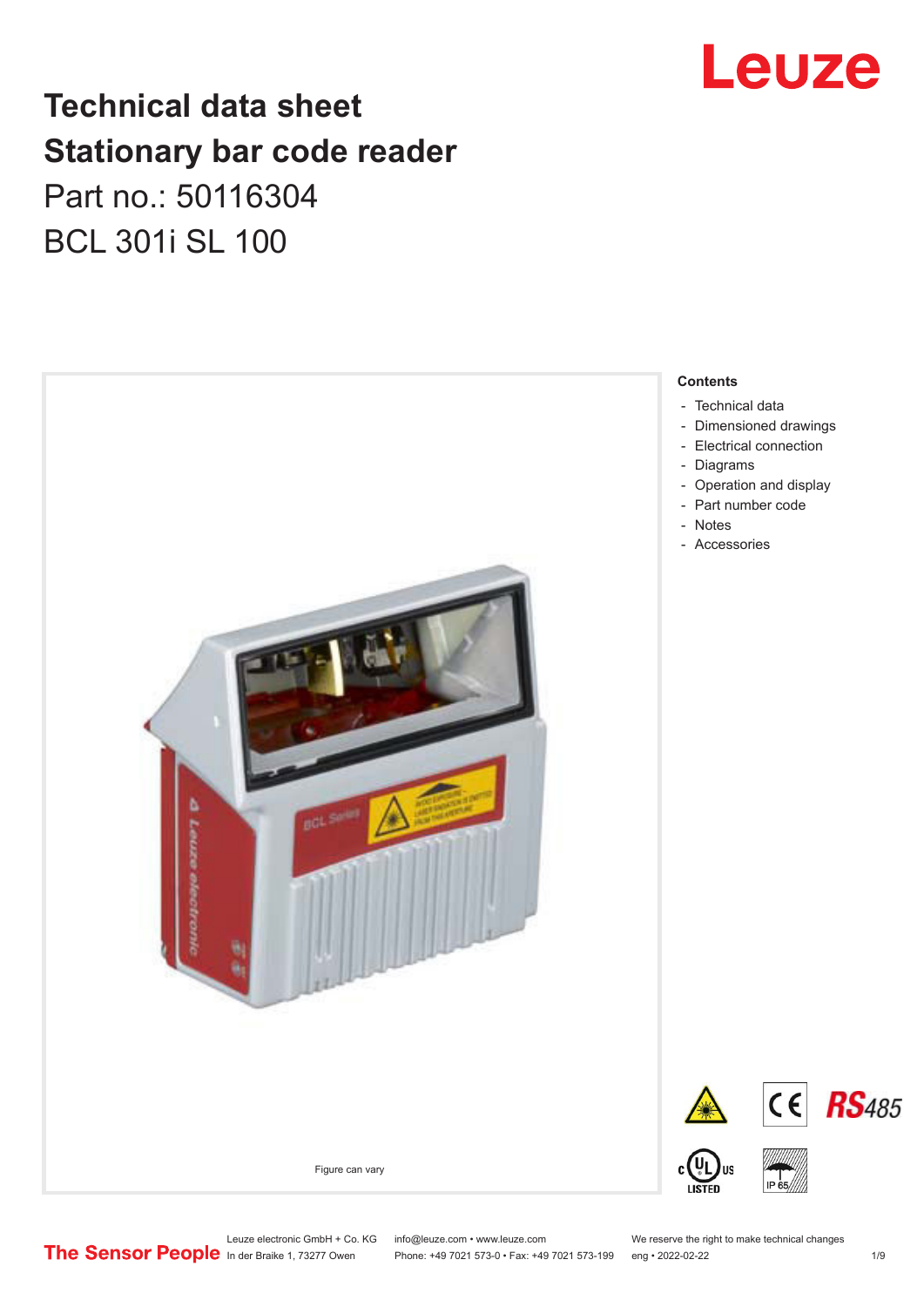## <span id="page-1-0"></span>**Technical data**

#### **Basic data**

| <b>Series</b>                              | <b>BCL 300i</b>                    |  |
|--------------------------------------------|------------------------------------|--|
| <b>Functions</b>                           |                                    |  |
| <b>Functions</b>                           | Alignment mode                     |  |
|                                            | AutoConfig                         |  |
|                                            | AutoControl                        |  |
|                                            | AutoReflAct                        |  |
|                                            | Code fragment technology           |  |
|                                            | <b>LED</b> indicator               |  |
|                                            | Reference code comparison          |  |
|                                            |                                    |  |
| <b>Characteristic parameters</b>           |                                    |  |
| <b>MTTF</b>                                | 110 years                          |  |
| <b>Read data</b>                           |                                    |  |
| Code types, readable                       | 2/5 Interleaved                    |  |
|                                            | Codabar                            |  |
|                                            | Code 128                           |  |
|                                            | Code 39                            |  |
|                                            | Code 93                            |  |
|                                            | <b>EAN 8/13</b>                    |  |
|                                            | GS1 Databar Expanded               |  |
|                                            | <b>GS1 Databar Limited</b>         |  |
|                                            | <b>GS1 Databar Omnidirectional</b> |  |
|                                            | <b>UPC</b>                         |  |
| Scanning rate, typical                     | $1,000$ scans/s                    |  |
| Bar codes per reading gate, max.<br>number | 64 Piece(s)                        |  |

#### **Optical data**

| <b>Reading distance</b>                           | 70 670 mm                                                        |  |
|---------------------------------------------------|------------------------------------------------------------------|--|
| <b>Light source</b>                               | Laser, Red                                                       |  |
| Wavelength                                        | 655 nm                                                           |  |
| Laser class                                       | 1, IEC/EN 60825-1:2014                                           |  |
| <b>Transmitted-signal shape</b>                   | Continuous                                                       |  |
| Usable opening angle (reading field<br>opening)   | 60°                                                              |  |
| Modulus size                                      | $0.350.8$ mm                                                     |  |
| <b>Reading method</b>                             | Line scanner with deflecting mirror                              |  |
| <b>Beam deflection</b>                            | By means of rotating polygon mirror<br>wheel + deflecting mirror |  |
|                                                   | Lateral with deflecting mirror                                   |  |
| Light beam exit                                   |                                                                  |  |
| <b>Electrical data</b>                            |                                                                  |  |
| Protective circuit                                | Polarity reversal protection                                     |  |
|                                                   |                                                                  |  |
| Performance data<br>Supply voltage U <sub>p</sub> | 18  30 V. DC                                                     |  |
| Power consumption, max.                           | 4.5 W                                                            |  |
| Inputs/outputs selectable                         |                                                                  |  |
| Output current, max.                              | $60 \text{ mA}$                                                  |  |
| Number of inputs/outputs selectable 2 Piece(s)    |                                                                  |  |
| Input current, max.                               | 8 mA                                                             |  |

#### **Interface**

**Type** MultiNet Plus, RS 485

# Leuze

| <b>RS 485</b>                          |                                                                                               |
|----------------------------------------|-----------------------------------------------------------------------------------------------|
| <b>Function</b>                        | Process                                                                                       |
| <b>Transmission speed</b>              | 4,800  115,200 Bd                                                                             |
| Data format                            | Adjustable                                                                                    |
| <b>Start bit</b>                       | 1                                                                                             |
| Data bit                               | 7, 8, 9 data bits                                                                             |
| Stop bit                               | 1, 2 stop bits                                                                                |
| <b>Parity</b>                          | Adjustable                                                                                    |
| <b>Transmission protocol</b>           | Adjustable                                                                                    |
| Data encoding                          | <b>ASCII</b>                                                                                  |
| <b>Service interface</b>               |                                                                                               |
| <b>Type</b>                            | <b>USB 2.0</b>                                                                                |
| <b>USB</b>                             |                                                                                               |
| <b>Function</b>                        | Configuration via software                                                                    |
|                                        |                                                                                               |
| <b>Connection</b>                      |                                                                                               |
| <b>Number of connections</b>           | 1 Piece(s)                                                                                    |
|                                        |                                                                                               |
| <b>Connection 1</b><br><b>Function</b> |                                                                                               |
|                                        | <b>BUS IN</b><br><b>BUS OUT</b>                                                               |
|                                        | Connection to device                                                                          |
|                                        | Data interface                                                                                |
|                                        | PWR / SW IN / OUT                                                                             |
|                                        | Service interface                                                                             |
| Type of connection                     | Plug connector, It is essential to use a<br>connection unit when commissioning the<br>device. |
| No. of pins                            | $32 - pin$                                                                                    |
| Type                                   | Male                                                                                          |
|                                        |                                                                                               |
| <b>Mechanical data</b>                 |                                                                                               |
| Design                                 | Cubic                                                                                         |
|                                        |                                                                                               |
| Dimension (W x H x L)                  | 103 mm x 44 mm x 96 mm                                                                        |
| <b>Housing material</b>                | Metal                                                                                         |
| <b>Metal housing</b>                   | Diecast aluminum                                                                              |
| Lens cover material                    | Glass                                                                                         |
| Net weight                             | 350 <sub>g</sub>                                                                              |
| <b>Housing color</b>                   | Red                                                                                           |
|                                        | Silver                                                                                        |
| Type of fastening                      | Dovetail grooves                                                                              |
|                                        | Fastening on back                                                                             |
|                                        | Via optional mounting device                                                                  |
| <b>Operation and display</b>           |                                                                                               |
| Type of display                        | LED                                                                                           |
| <b>Number of LEDs</b>                  | 2 Piece(s)                                                                                    |
| Type of configuration                  | Via web browser                                                                               |
| <b>Environmental data</b>              |                                                                                               |
| Ambient temperature, operation         | 040 °C                                                                                        |
| Ambient temperature, storage           | $-20$ 70 °C                                                                                   |
| Relative humidity (non-condensing)     | 090%                                                                                          |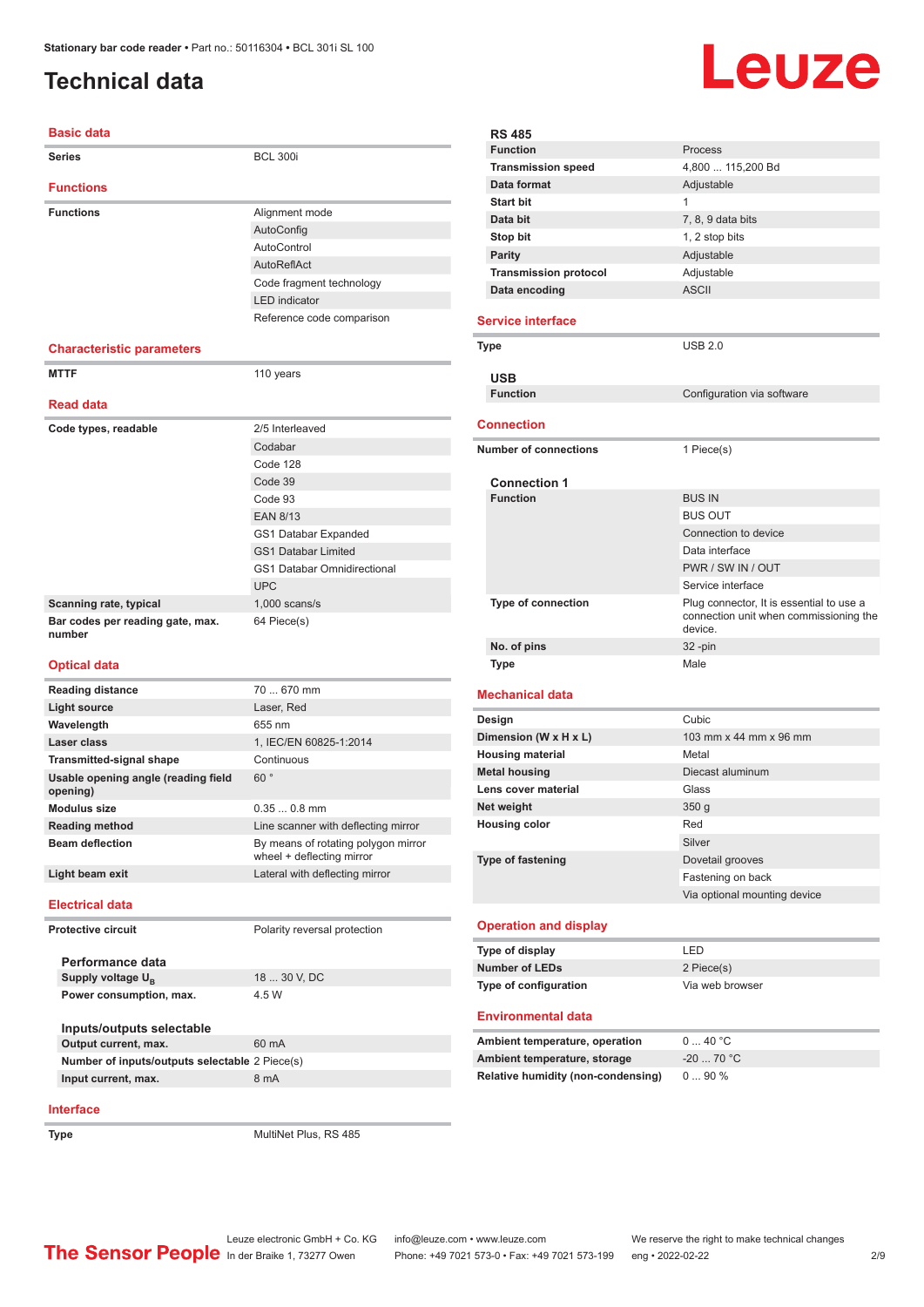# <span id="page-2-0"></span>**Technical data**

# Leuze

#### **Certifications**

| Degree of protection                                               | IP 65                    |
|--------------------------------------------------------------------|--------------------------|
| <b>Protection class</b>                                            | Ш                        |
| <b>Certifications</b>                                              | c UL US                  |
| Test procedure for EMC in accordance EN 55022                      |                          |
| with standard                                                      | EN 61000-4-2, -3, -4, -6 |
| Test procedure for shock in<br>accordance with standard            | IEC 60068-2-27, test Ea  |
| Test procedure for continuous shock<br>in accordance with standard | IEC 60068-2-29, test Eb  |
| Test procedure for vibration in<br>accordance with standard        | IEC 60068-2-6, test Fc   |

#### **Classification**

| <b>Customs tariff number</b> | 84719000 |
|------------------------------|----------|
| <b>ECLASS 5.1.4</b>          | 27280102 |
| <b>ECLASS 8.0</b>            | 27280102 |
| <b>ECLASS 9.0</b>            | 27280102 |
| ECLASS 10.0                  | 27280102 |
| <b>ECLASS 11.0</b>           | 27280102 |
| ECLASS 12.0                  | 27280102 |
| <b>ETIM 5.0</b>              | EC002550 |
| <b>ETIM 6.0</b>              | EC002550 |
| <b>ETIM 7.0</b>              | EC002550 |

## **Dimensioned drawings**

All dimensions in millimeters



#### A Optical axis

- B Deflection angle of the laser beam: ± 30 °
- C M4 thread (5 deep)

 $\overline{2}$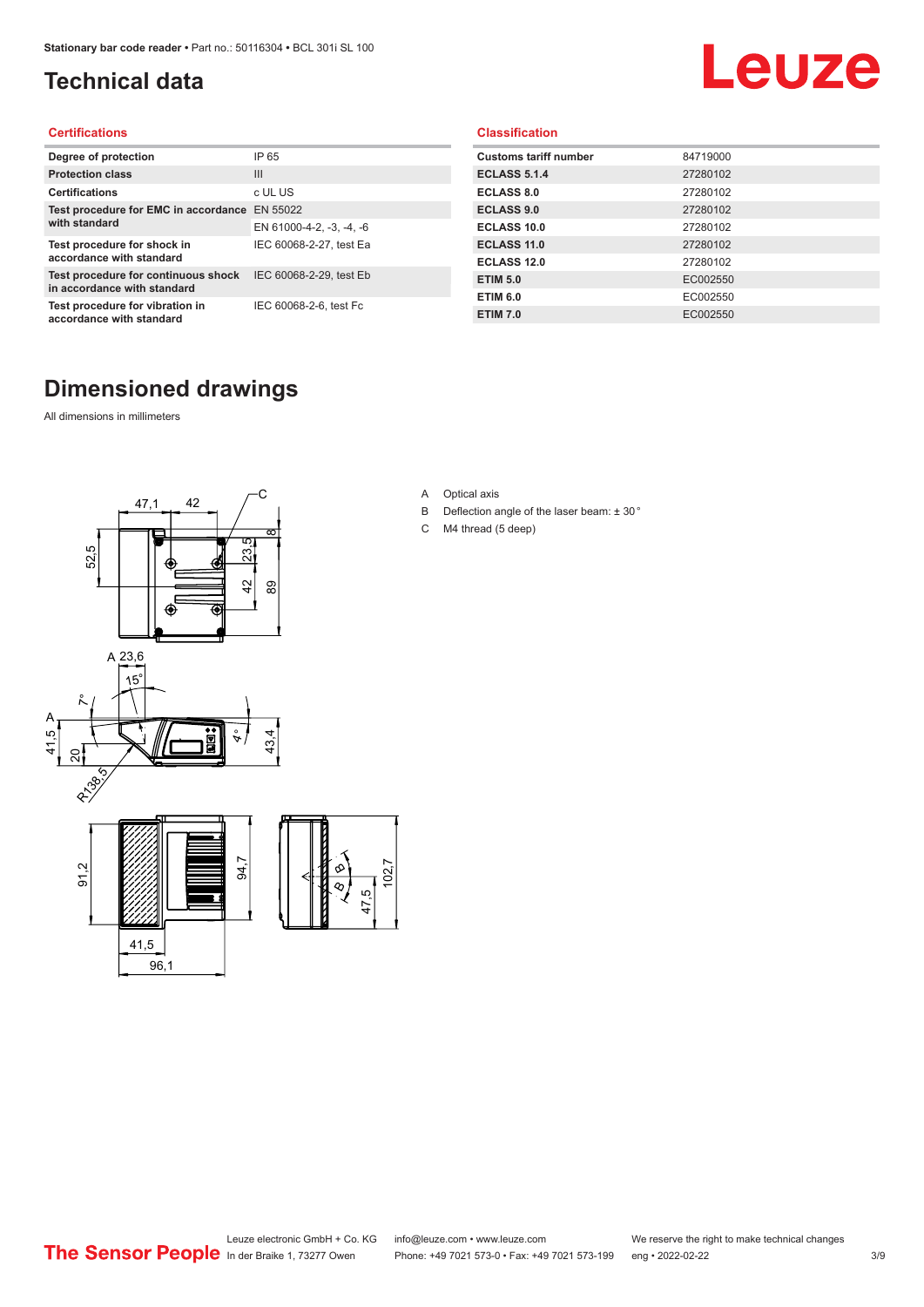### <span id="page-3-0"></span>**Electrical connection**

# Leuze

#### **Connection 1**

| <b>Function</b>    | <b>BUS IN</b>                                                              |
|--------------------|----------------------------------------------------------------------------|
|                    | <b>BUS OUT</b>                                                             |
|                    | Connection to device                                                       |
|                    | Data interface                                                             |
|                    | PWR / SW IN / OUT                                                          |
|                    | Service interface                                                          |
| Type of connection | Plug connector                                                             |
| Type of connection | It is essential to use a connection unit when<br>commissioning the device. |
| No. of pins        | $32 - pin$                                                                 |
| <b>Type</b>        | Male                                                                       |

### **Diagrams**

#### Reading field curve



x Reading field distance [mm]

y Reading field width [mm]

# **Operation and display**

| <b>LED</b> |            | <b>Display</b>                        | <b>Meaning</b>                  |
|------------|------------|---------------------------------------|---------------------------------|
|            | <b>PWR</b> | Green, flashing                       | Device ok, initialization phase |
|            |            | Green, continuous light               | Device OK                       |
|            |            | Green, briefly off - on               | Reading successful              |
|            |            | green, briefly off - briefly red - on | Reading not successful          |
|            |            | Orange, continuous light              | Service mode                    |
|            |            | Red, flashing                         | Device OK, warning set          |
|            |            |                                       |                                 |

|                                                      | Leuze electronic GmbH + Co. KG info@leuze.com • www.leuze.com  | We reserve the right to make technical changes |     |
|------------------------------------------------------|----------------------------------------------------------------|------------------------------------------------|-----|
| <b>The Sensor People</b> In der Braike 1, 73277 Owen | Phone: +49 7021 573-0 • Fax: +49 7021 573-199 eng • 2022-02-22 |                                                | 4/9 |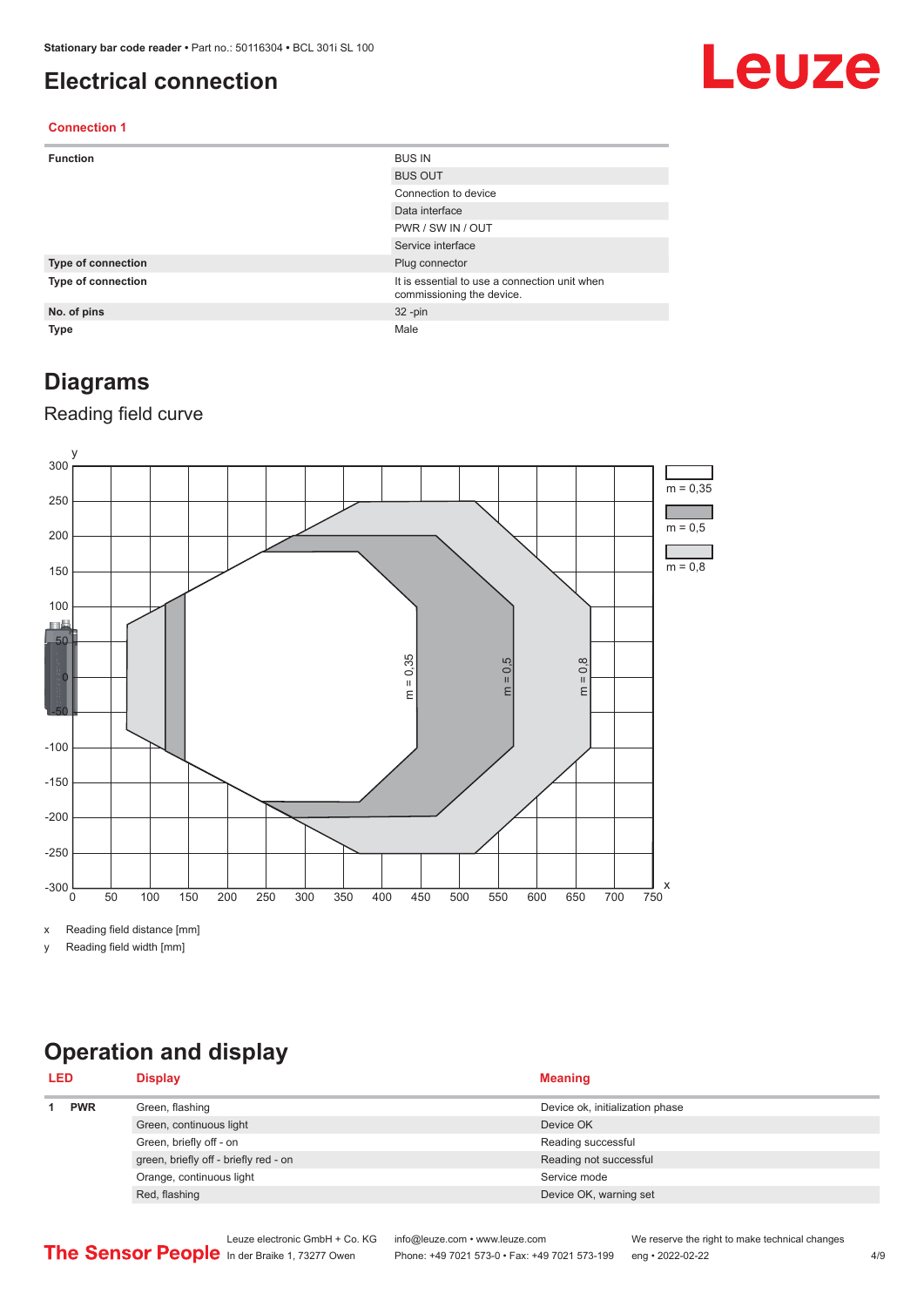## <span id="page-4-0"></span>**Operation and display**

# Leuze

| <b>LED</b> |            | <b>Display</b>          | <b>Meaning</b>      |
|------------|------------|-------------------------|---------------------|
|            | <b>PWR</b> | Red, continuous light   | Error, device error |
|            | 2 BUS      | Green, flashing         | Initialization      |
|            |            | Green, continuous light | Bus operation ok    |
|            |            | Red, flashing           | Communication error |
|            |            | Red, continuous light   | Bus error           |

#### **Part number code**

Part designation: **BCL XXXX YYZ AAA BB CCCC**

| <b>BCL</b>  | <b>Operating principle</b><br>BCL: bar code reader                                                                                                                                                                                       |
|-------------|------------------------------------------------------------------------------------------------------------------------------------------------------------------------------------------------------------------------------------------|
| <b>XXXX</b> | Series/interface (integrated fieldbus technology)<br>300i: RS 232 / RS 422 (stand-alone)<br>301i: RS 485 (multiNet slave)<br>304i: PROFIBUS DP<br>308i: EtherNet TCP/IP, UDP<br>338i: EtherCAT<br>348i: PROFINET RT<br>358i: EtherNet/IP |
| YY          | <b>Scanning principle</b><br>S: line scanner (single line)<br>R1: line scanner (raster)<br>O: oscillating-mirror scanner (oscillating mirror)                                                                                            |
| z           | <b>Optics</b><br>N: High Density (close)<br>M: Medium Density (medium distance)<br>F: Low Density (remote)<br>L: Long Range (very large distances)<br>J: ink-jet (depending on the application)                                          |
| <b>AAA</b>  | <b>Beam exit</b><br>100: lateral<br>$102:$ front                                                                                                                                                                                         |
| <b>BB</b>   | <b>Special equipment</b><br>D: With display<br>H: With heating<br>DH: optionally with display and heating<br>P: plastic exit window                                                                                                      |
| cccc        | <b>Functions</b><br>F007: optimized process data structure                                                                                                                                                                               |
| <b>Note</b> |                                                                                                                                                                                                                                          |
|             | $\&$ A list with all available device types can be found on the Leuze website at www.leuze.com.                                                                                                                                          |

#### **Notes**

| Observe intended use!                                                                                                                                                                                                         |
|-------------------------------------------------------------------------------------------------------------------------------------------------------------------------------------------------------------------------------|
| $\%$ This product is not a safety sensor and is not intended as personnel protection.<br>$\&$ The product may only be put into operation by competent persons.<br>♦ Only use the product in accordance with its intended use. |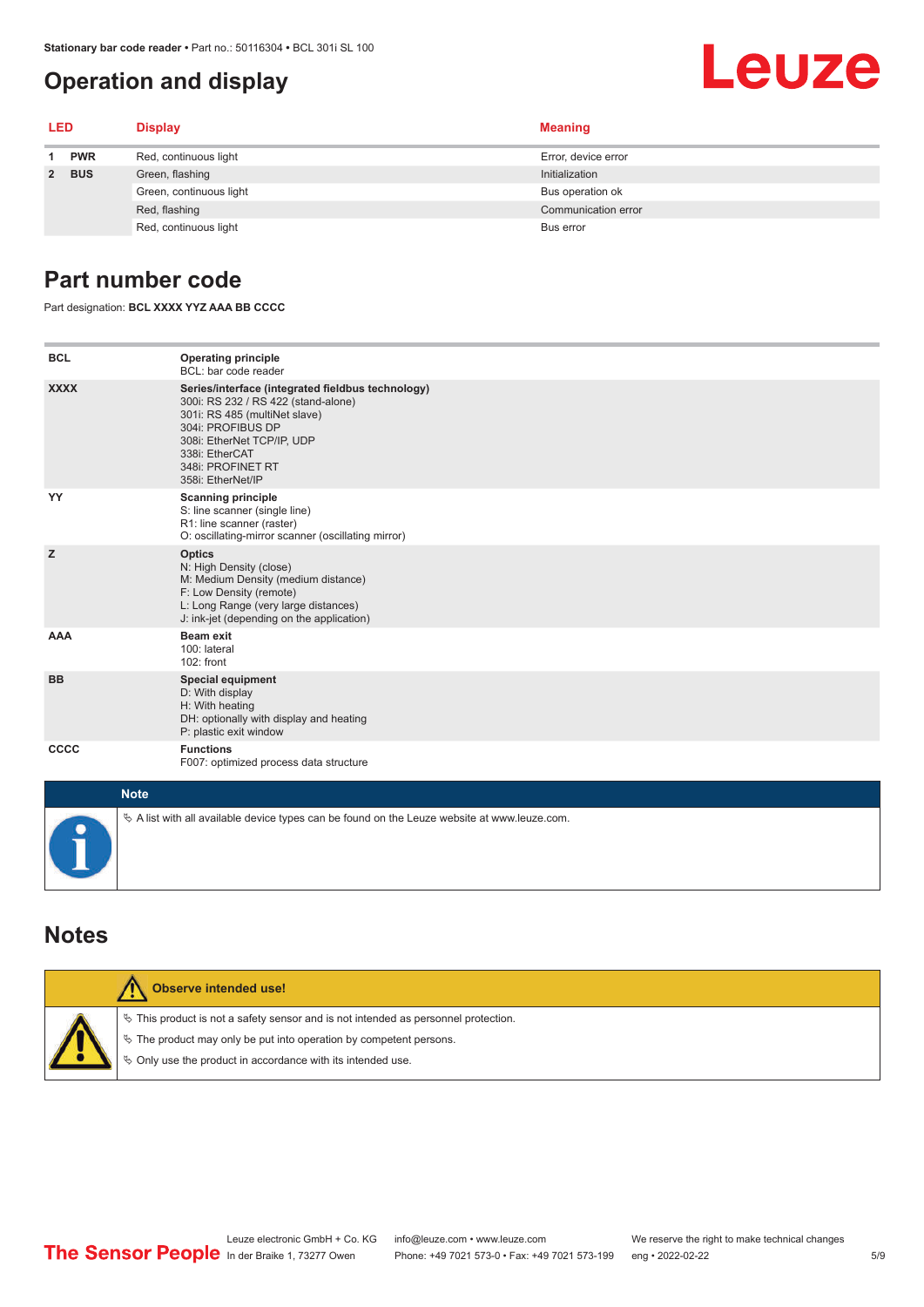#### <span id="page-5-0"></span>**Notes**

|   | <b>ATTENTION! LASER RADIATION - CLASS 1 LASER PRODUCT</b>                                                                                                                                                                                                                                                                                                                                                                                                                                                                                                   |
|---|-------------------------------------------------------------------------------------------------------------------------------------------------------------------------------------------------------------------------------------------------------------------------------------------------------------------------------------------------------------------------------------------------------------------------------------------------------------------------------------------------------------------------------------------------------------|
| 纂 | The device satisfies the requirements of IEC/EN 60825-1:2014 safety requlations for a product of laser class 1 and complies with 21 CFR 1040.10 except<br>for conformance with IEC 60825-1 Ed. 3., as described in Laser Notice No. 56, dated May 8, 2019.<br>$\&$ Observe the applicable statutory and local laser protection regulations.<br>$\%$ The device must not be tampered with and must not be changed in any way.<br>There are no user-serviceable parts inside the device.<br>Repairs must only be performed by Leuze electronic GmbH + Co. KG. |

### **Accessories**

## Connection technology - Connection unit

| Part no. | <b>Designation</b> | <b>Article</b>             | <b>Description</b>                                                                  |
|----------|--------------------|----------------------------|-------------------------------------------------------------------------------------|
| 50114369 | MA 100             | Modular connection<br>unit | Interface: RS 232, RS 485<br>Connections: 1 Piece(s)<br>Degree of protection: IP 54 |

# Connection technology - Connection cables

|   | Part no. | <b>Designation</b>      | <b>Article</b>   | <b>Description</b>                                                                                                                                                                                 |
|---|----------|-------------------------|------------------|----------------------------------------------------------------------------------------------------------------------------------------------------------------------------------------------------|
|   | 50135243 | KD PB-M12-4A-P3-<br>050 | Connection cable | Suitable for interface: PROFIBUS DP<br>Connection 1: Connector, M12, Axial, Female, B-coded, 5-pin<br>Connection 2: Open end<br>Shielded: Yes<br>Cable length: 5,000 mm<br>Sheathing material: PUR |
| W | 50132079 | KD U-M12-5A-V1-<br>050  | Connection cable | Connection 1: Connector, M12, Axial, Female, A-coded, 5-pin<br>Connection 2: Open end<br>Shielded: No<br>Cable length: 5,000 mm<br>Sheathing material: PVC                                         |
|   | 50135248 | KS PB-M12-4A-P3-<br>050 | Connection cable | Suitable for interface: PROFIBUS DP<br>Connection 1: Connector, M12, Axial, Male, B-coded, 5-pin<br>Connection 2: Open end<br>Shielded: Yes<br>Cable length: 5,000 mm<br>Sheathing material: PUR   |

**Leuze**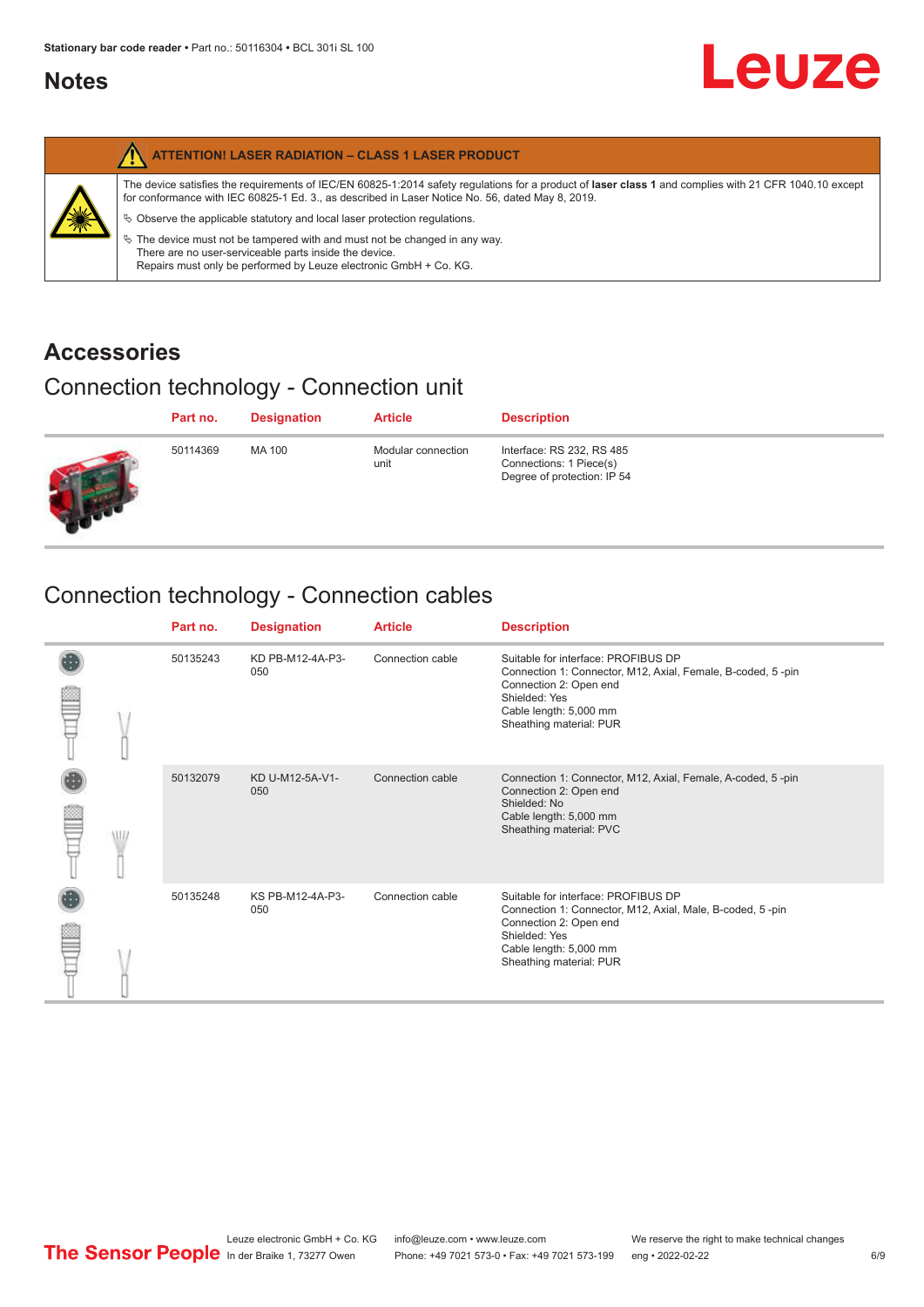#### **Accessories**

# Leuze

## Connection technology - Interconnection cables

|                       |        | Part no.   | <b>Designation</b>              | <b>Article</b>        | <b>Description</b>                                                                                                                                                                                                                    |
|-----------------------|--------|------------|---------------------------------|-----------------------|---------------------------------------------------------------------------------------------------------------------------------------------------------------------------------------------------------------------------------------|
|                       |        | 50114571 * | KB 301-3000                     | Interconnection cable | Suitable for interface: RS 232, RS 422, RS 485<br>Connection 1: Socket connector<br>Connection 2: JST ZHR, 10 -pin, 6 -pin<br>Shielded: Yes<br>Cable length: 3,000 mm<br>Sheathing material: PVC                                      |
| $\sigma^2\sigma$<br>肩 | $\Box$ | 50117011   | <b>KB USB A - USB</b><br>miniB  | Service line          | Suitable for interface: USB<br>Connection 1: USB<br>Connection 2: USB<br>Shielded: Yes<br>Cable length: 1,500 mm<br>Sheathing material: PVC                                                                                           |
|                       |        | 50135254   | KDS PB-M12-4A-<br>M12-4A-P3-050 | Interconnection cable | Suitable for interface: PROFIBUS DP<br>Connection 1: Connector, M12, Axial, Female, B-coded, 5-pin<br>Connection 2: Connector, M12, Axial, Male, B-coded, 4-pin<br>Shielded: Yes<br>Cable length: 5,000 mm<br>Sheathing material: PUR |

\* Necessary accessories, please order separately

## Connection technology - Terminating resistors

| Part no. | <b>Designation</b> | <b>Article</b>  | <b>Description</b>                                                                                                                 |
|----------|--------------------|-----------------|------------------------------------------------------------------------------------------------------------------------------------|
| 50038539 | <b>TS 02-4-SA</b>  | Terminator plug | Suitable for: MultiNet Plus, PROFIBUS DP<br>Function: Bus termination<br>Connection 1: Connector, M12, Axial, Male, B-coded, 4-pin |

# Connection technology - Connection boxes

| Part no.   | <b>Designation</b> | <b>Article</b>  | <b>Description</b>                                                                                                                           |
|------------|--------------------|-----------------|----------------------------------------------------------------------------------------------------------------------------------------------|
| 50116464 * | MK 301             | Connection unit | Suitable for: BCL 301i, BPS 301i<br>Suitable for interface: MultiNet Plus<br>Number of connections: 4 Piece(s)<br>Connection: Terminal       |
| 50116469 * | MS 301             | Connection unit | Suitable for: BCL 301i, BPS 301i<br>Suitable for interface: MultiNet Plus<br>Number of connections: 5 Piece(s)<br>Connection: Connector, M12 |

\* Necessary accessories, please order separately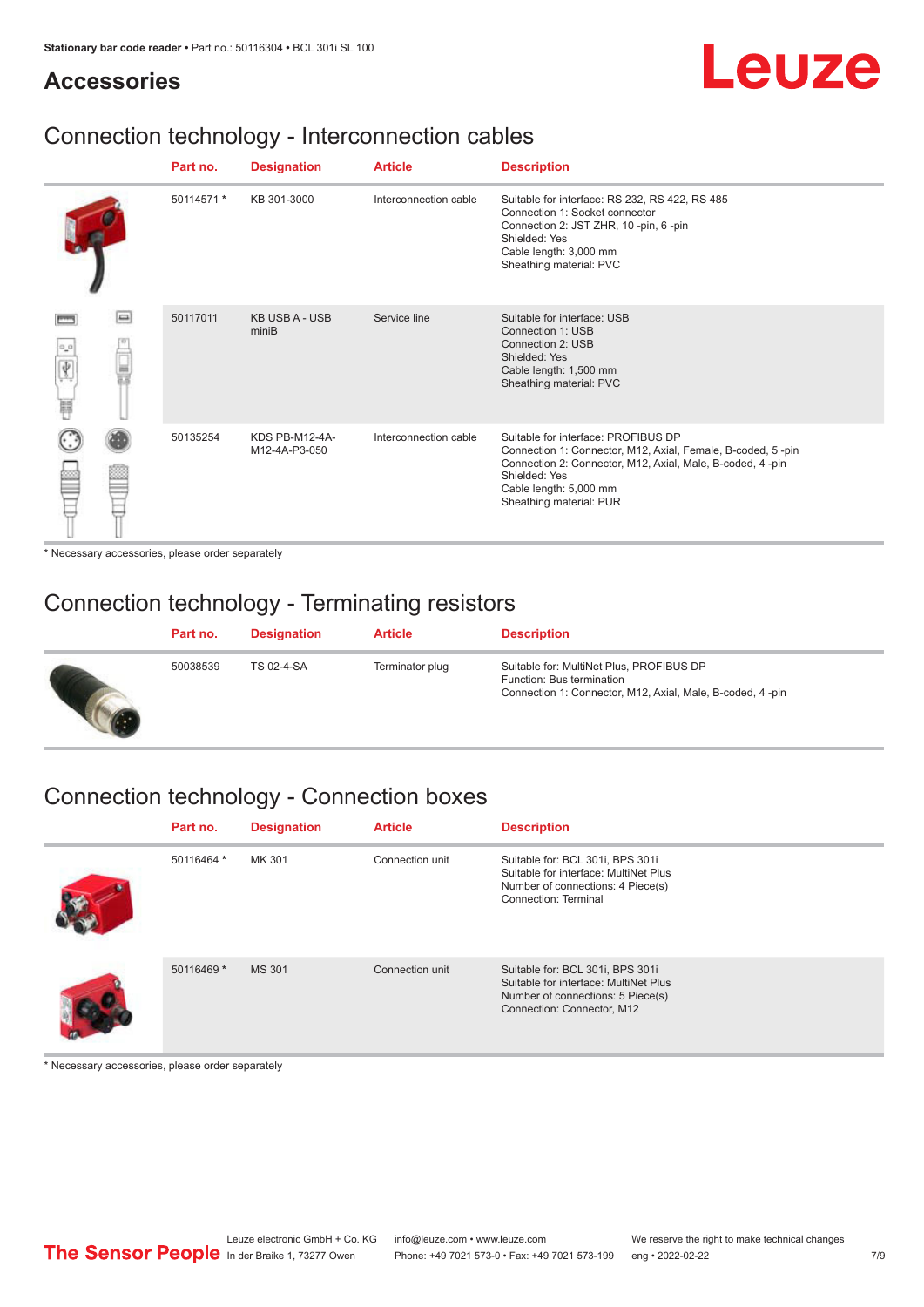### **Accessories**



### Mounting technology - Mounting brackets

|            | Part no. | <b>Designation</b> | <b>Article</b>  | <b>Description</b>                                                                                                                                                                            |
|------------|----------|--------------------|-----------------|-----------------------------------------------------------------------------------------------------------------------------------------------------------------------------------------------|
| <b>CON</b> | 50121433 | BT 300 W           | Mounting device | Design of mounting device: Angle, L-shape<br>Fastening, at system: Through-hole mounting<br>Mounting bracket, at device: Screw type<br>Type of mounting device: Adjustable<br>Material: Metal |

## Mounting technology - Rod mounts

| Part no. | <b>Designation</b> | <b>Article</b>  | <b>Description</b>                                                                                                                                                                                                                                                |
|----------|--------------------|-----------------|-------------------------------------------------------------------------------------------------------------------------------------------------------------------------------------------------------------------------------------------------------------------|
| 50121435 | BT 56 - 1          | Mounting device | Functions: Static applications<br>Design of mounting device: Mounting system<br>Fastening, at system: For 12 mm rod, For 14 mm rod, For 16 mm rod<br>Mounting bracket, at device: Clampable<br>Material: Metal<br>Tightening torque of the clamping jaws: $8 N·m$ |

### Mounting technology - Other

|   | Part no. | <b>Designation</b> | <b>Article</b>  | <b>Description</b>                                                                                                                                 |
|---|----------|--------------------|-----------------|----------------------------------------------------------------------------------------------------------------------------------------------------|
| Ш | 50124941 | BTU 0300M-W        | Mounting device | Fastening, at system: Through-hole mounting<br>Mounting bracket, at device: Clampable, Groove mounting, Suited for M4<br>screws<br>Material: Metal |

# Reflective tapes for standard applications

| Part no. | <b>Designation</b> | <b>Article</b>  | <b>Description</b>                                                                                                                                               |
|----------|--------------------|-----------------|------------------------------------------------------------------------------------------------------------------------------------------------------------------|
| 50106119 | REF 4-A-100x100    | Reflective tape | Design: Rectangular<br>Reflective surface: 100 mm x 100 mm<br><b>Material: Plastic</b><br>Chemical designation of the material: PMMA<br>Fastening: Self-adhesive |

#### Services

| Part no. | <b>Designation</b> | <b>Article</b> | <b>Description</b>                                                                                                                                                                                                                                                                                                                                                    |
|----------|--------------------|----------------|-----------------------------------------------------------------------------------------------------------------------------------------------------------------------------------------------------------------------------------------------------------------------------------------------------------------------------------------------------------------------|
| S981020  | CS30-E-212         | Hourly rate    | Details: Compilation of the application data, selection and suggestion of<br>suitable sensor system, drawing prepared as assembly sketch.<br>Conditions: Completed questionnaire or project specifications with a<br>description of the application have been provided.<br>Restrictions: Travel and accommodation charged separately and according to<br>expenditure. |